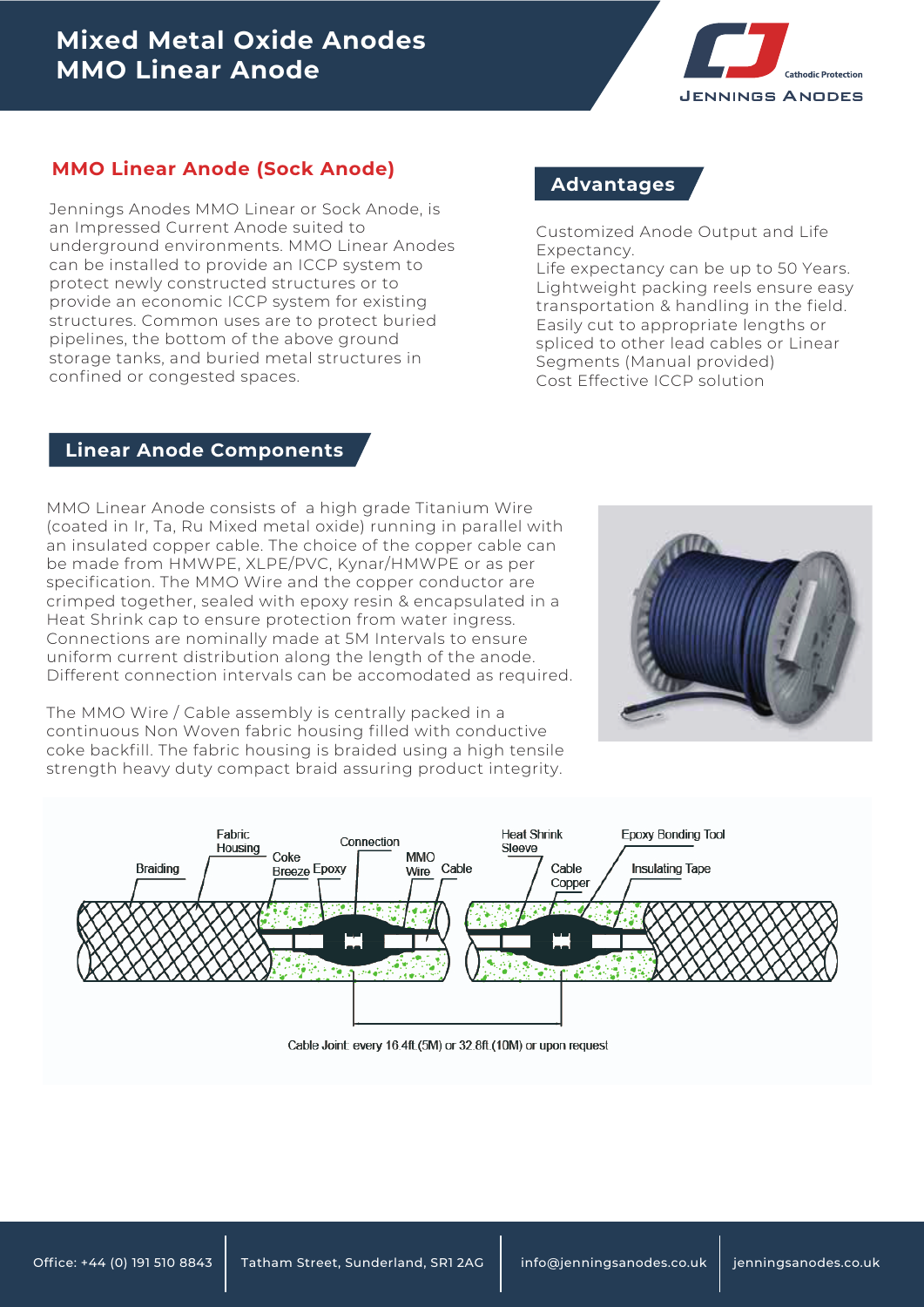# **Mixed Metal Oxide Anodes MMO Linear Anode**



## **Chemical Composition**

| Anode                           | MMO Linear Anode (Sock Anode)    |  |  |
|---------------------------------|----------------------------------|--|--|
| Substrate of MMO Wire           | ASTM B348 Grade I/II             |  |  |
|                                 | Solid Titanium                   |  |  |
| Coating                         | Ir-Ta Mixed Metal Oxide Catalyst |  |  |
| Anode Backfill                  | Calcium Petroleum Coke           |  |  |
| <b>Cable Connector Material</b> | Copper                           |  |  |
| Sock Jacket Material            | Porous non-woven fabric Housing  |  |  |
| Sock Diameter                   | $1.5"$ (38 mm)                   |  |  |

## **Electrochemical Properties**

| Property                      | <b>Testing Standard</b>                                                              | <b>Testing Result</b> |  |  |
|-------------------------------|--------------------------------------------------------------------------------------|-----------------------|--|--|
| 1.Cable Copper Conductor      |                                                                                      |                       |  |  |
| Dimension                     | <b>ASTM B - 263</b>                                                                  | #6 AWG (Standard)     |  |  |
| <b>Connection Resistance</b>  | <b>ASTM B - 193</b>                                                                  | 3.08 × 10-3 Ohm.m     |  |  |
| 2.MMO Wire                    |                                                                                      |                       |  |  |
| Dimension                     | <b>ASTM B - 348</b>                                                                  | <b>PASS</b>           |  |  |
| <b>Volume Resistivity</b>     | <b>ASTM B - 193</b>                                                                  | $9 - 11$ mOhm.cm      |  |  |
| <b>3.Coke Breeze Backfill</b> |                                                                                      |                       |  |  |
| <b>Fixed Carbon</b>           | <b>ASTM D - 172</b>                                                                  | 98.5% Min.            |  |  |
| Resistivity                   | G.L.C.-C-12A, 10 bar (145psi) @23°C (73°F)                                           | 0.1 Ohm.cm            |  |  |
| 4.Cable Joint                 |                                                                                      |                       |  |  |
| Resistivity                   | <b>ASTM B - 193</b>                                                                  | 1.0 mOhm Max.         |  |  |
| 5. Fabric Jacket              |                                                                                      |                       |  |  |
| Weight                        | 80g/mv Min.                                                                          | 80g/m2                |  |  |
| <b>Bursting Strength</b>      | <b>ISO 3303</b>                                                                      | 500N Min.             |  |  |
| <b>Abrasion Resistance</b>    | <b>ASTM D - 4157</b>                                                                 | 100 Cycles to Failure |  |  |
| <b>Fluid Resistance</b>       | 6 months Immersion Test                                                              | <b>PASS</b>           |  |  |
| <b>Chlorine Resistance</b>    | 6 months Immersion Test                                                              | <b>PASS</b>           |  |  |
| <b>UV Resistance</b>          | ASTM G-53: 8 hours @60°C (140°F)<br>55% Tear Strength Loss<br>4 hours @50 °C (122°F) |                       |  |  |